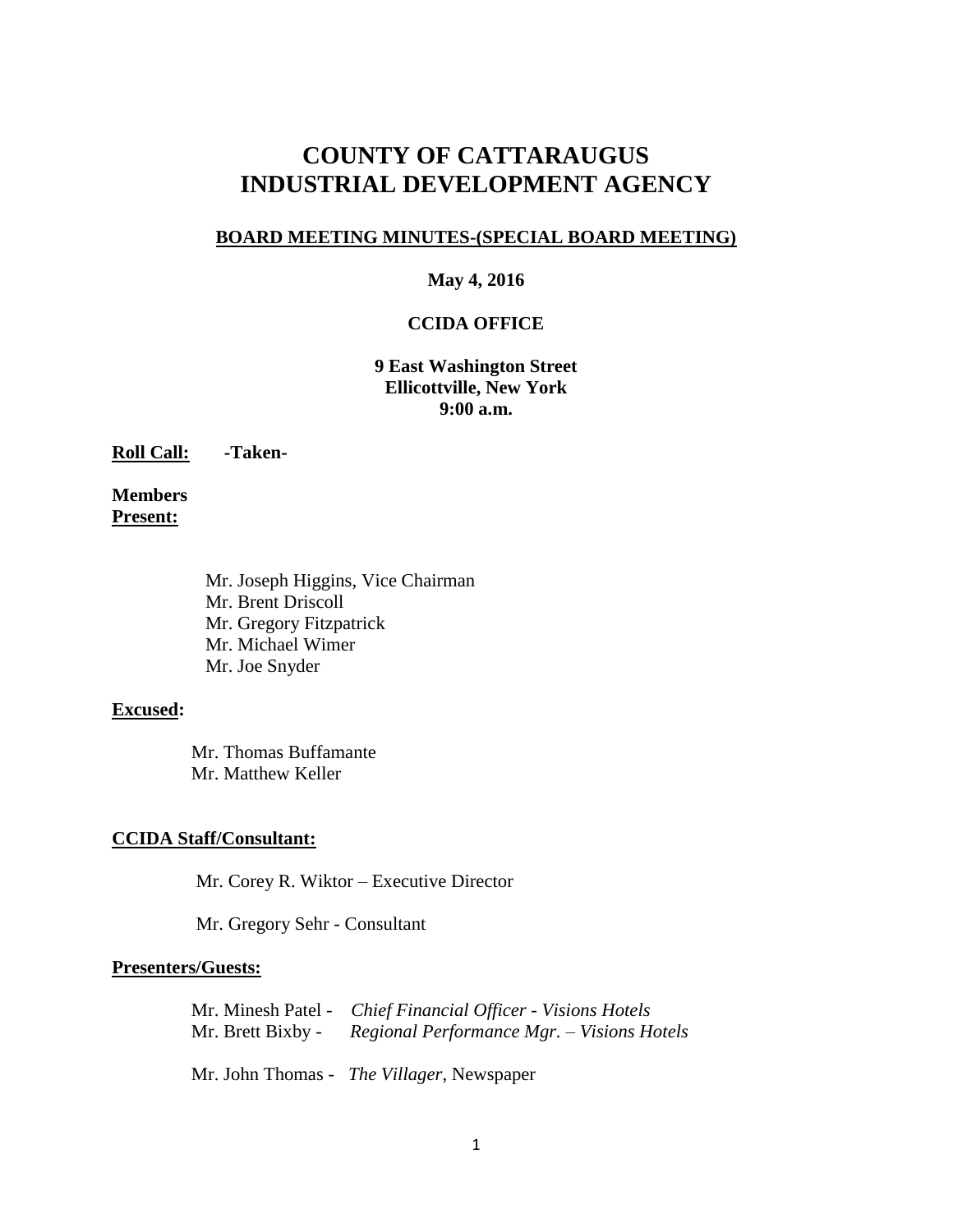Vice Chairman Joseph Higgins called the Special Meeting to order at 9:01 a.m. This Special Meeting is being held to take consider taking action on the proposed Olean Lodging Partnership project in Olean, New York. A roll call of the Board of Directors of the CCIDA was conducted; Mr. Buffamante and Mr. Keller were excused from the meeting. It is to be noted, that Mr. Buffamante did call into the meeting via conference call.

Mr. Wiktor first introduced representatives of the Olean Lodging Partnership, Mr. Minesh Patel the Chief Financial Officer, and Mr. Brett Bixby – Regional Performance Manager with Visions Hotels.

The Olean Lodging Partnership has asked the County of Cattaraugus Industrial Development Agency (CCIDA) to consider their application for the renovation of the former Hampton Inn Hotel into a Holiday Inn Express. This project will qualify as a "tourism destination" project in the City of Olean, New York.

The proposed project is calling for the complete renovation of the existing lodging facility in the City of Olean. The renovation will be quite extensive and will include the main lobby, 76 guest rooms, and additional upgrades to the hotel as well.

Mr. Wiktor also advised the Board that the property will remain in section 1 tax roll and there will be retention of the current employment and possibility to grow the employment numbers. This will be an approximate \$2,000,000 investment. The last thing that we want to do is loose this anchor tenant/taxpayer to the Olean General Hospital, Cattaraugus County, Olean Medical Complex, school district, and the City of Olean. Approximately 16% of Cattaraugus County's employment is tied to tourism and equates to \$225M with 8% sales tax and 5% bed tax added to this. Cattaraugus County would take a major hit with the loss of this hotel in the City of Olean.

Mr. Wiktor stated that this project is asking for sales tax abatement, mortgage recording tax abatement and also a PILOT agreement. There are a few different PILOTS that are available that for use on this particular project. We have a tourism pilot, commercial pilot (10 year pilot) and also we have a renovation PILOT.

Mr. Wimer asked about the employment numbers increasing after the renovation. Mr. Patel explained that they expect to be busier with the new walk able Olean and there is a possibility of putting on more maintenance people and also house keepers. Mr. Patel stated that they have already started the renovations on the outside of the building and are going to be working floor by floor without closing down the Hotel during the renovation process. They plan on a September completion of the entire renovation.

Mr. Patel explained that if you are not a branded hotel it is much more difficult to make the economics work because when you become an independent hotel you don't have the exposure and central reservations that are ready available to the branded hotels. Without the assistance of the CCIDA it would not be feasible for this project to go forward.